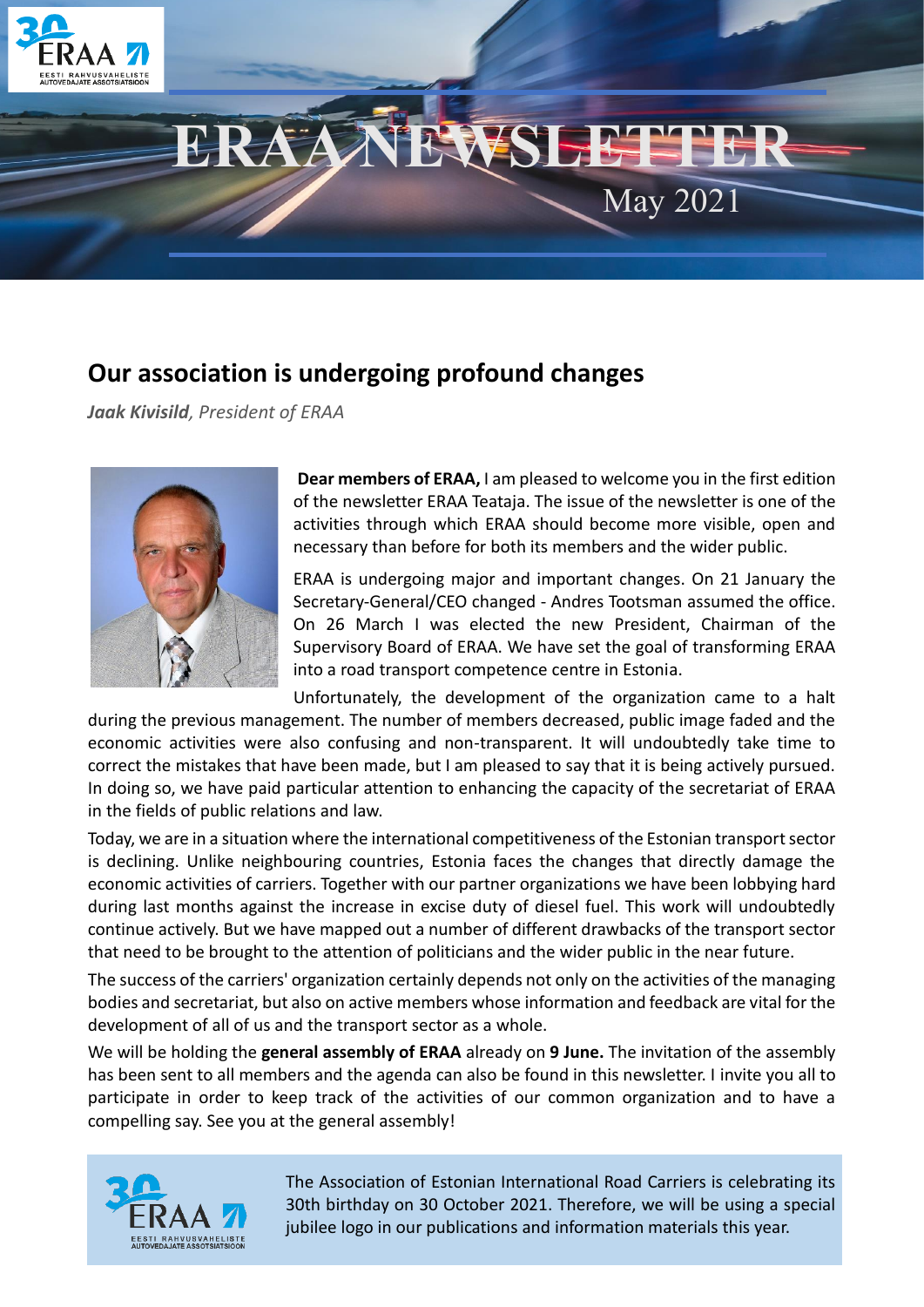# **The secretary-general shall report**

*Andres Tootsman, Secretary-General of ERAA*



I started in January this year without realizing how complicated and exciting it all was going to be. There was no opportunity to settle in and adjust - I found out about taking the office one day in advance and it turned out on the spot that my predecessor had left with several key employees, including the chief accountant. So the position and the related responsibilities had to be accepted without anyone handing me anything. I can confirm that the lawyer's education and previous management experience were helpful this time as well. The sudden change in the situation had had a frightening and devastating impact on the hard-working staff who are the greatest value of ERAA. First of all, it was necessary to provide employees with peace of mind and confidence so that the day-to-day work of ERAA could continue.

The ordered IT audit revealed shortcomings in all parts of the system, including

network security and user convenience in the workplace. The members as well as the public did not have an overview of the activities of the secretariat. The statutes of the ERAA dated back to 2002 and needed immediate updating. Etc., etc., etc.

The contemporary ERAA should be a transparent and open organization representing the transport sector and being a competence centre for its members, which also includes legal, information technology and communication competences in addition to the existing transport sector. It was therefore necessary to fill quickly the posts which are essential for the performance of those tasks.

Since February our chief accountant is bubbly and cheerful **Mare Haljak**.

IT manager **Sten Paal** started upgrading our computer and communication networks in April and we will have new hardware and servers in the coming weeks. The fiber optic cable will be installed in the house, new website will be completed by Midsummer's Day and the whole work environment should be transferred to the new programs by the end of the year. In addition, Sten has to deal with out problematic MobiCarnet - time will tell if and how we will move forward with this IT platform.

The public relations adviser **Indrek Lindsalu**, information specialist **Elo Tambur** and lawyer **Kristina Liiv** joined us in May.

Indrek launched the ERAA Facebook page on the first working day. He will be also editing the ERAA Teataja. With the help of Indrek, the messages of ERAA will be clear and effective, our voice will resonate far and we will become an authoritative leader in the entire sector of transport.

Elo's task is to process various applications and issue documents. Kristina should become our legal support in preventing and solving all kinds of problems.

As of today, the secretariat of ERAA is fully staffed and in the near future the workplaces of all employees will be technically upgraded. I can confirm that it is a pure pleasure to work with the best employees here. We also have an active and competent president.

The outcome of the reforms may not be immediate, but we simply need to do these things. The prerequisite for success is the participation and support of the members of ERAA. Our goal is also to increase the membership in order to contribute together and in all possible ways to the success of the Estonian carriers at the international transport market.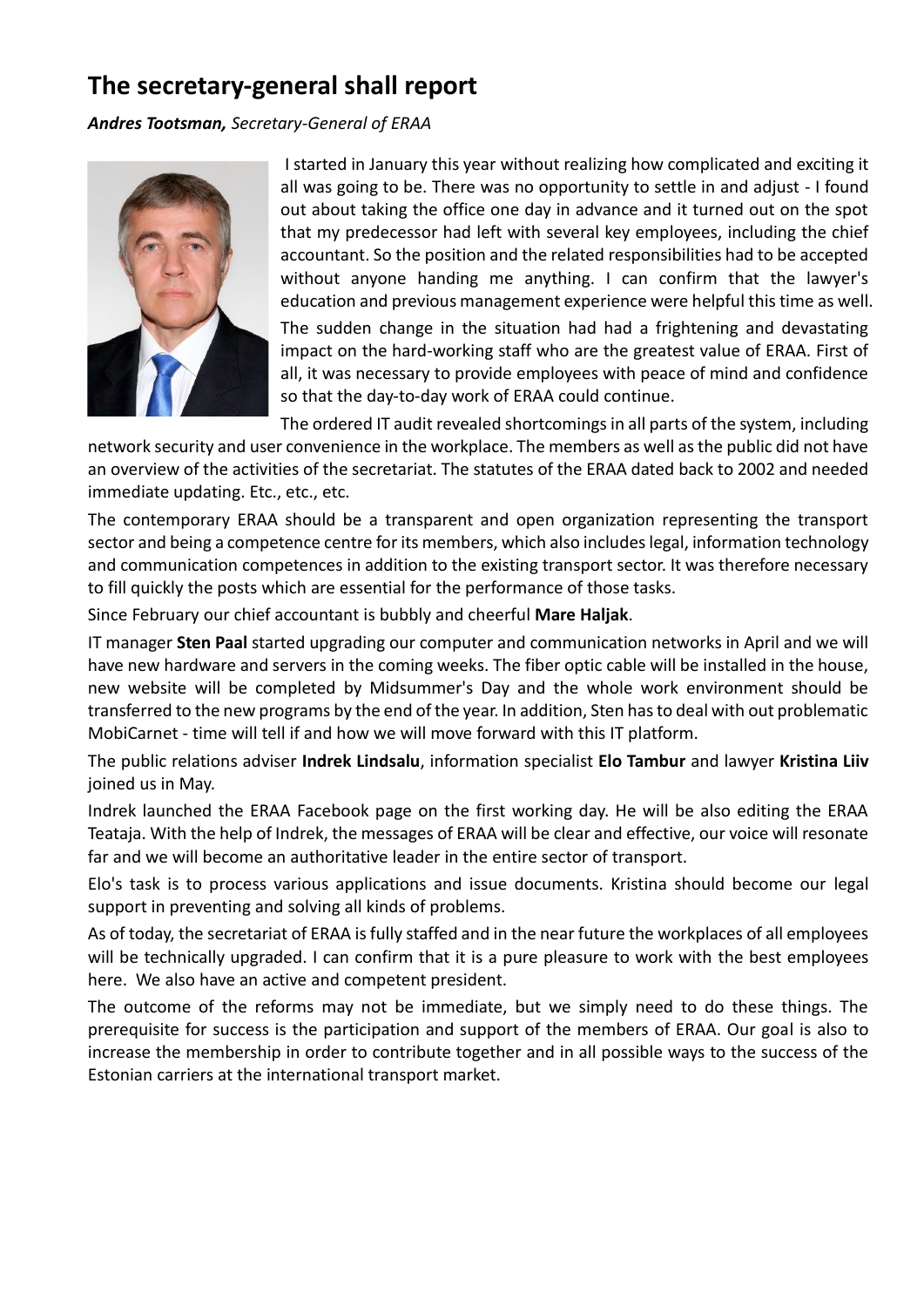## **TOPICAL: Road Transport Act and activity licenses**

*Ermo Perolainen, Head of the ERAA Office*

### **The Road Transport Act is changing**

The Ministry of Economic Affairs and Communications has prepared the amendment draft to the Road Transport Act, which will comply the act with the provisions of the European Union Mobility Package.

The most important change resulting from the Regulation 2020/1055 is that the requirement for a Community license and a certified true copy of it also covers cars and combinations of vehicles with a maximum permissible laden weight of within more than 2500 kilograms up to 3500 kilograms.

The amendment affects the companies which organize international carriage of goods for fee by such cars or combinations of vehicles. For these vehicles, the equity requirement is lower than for the vehicles with the gross weight of more than 3.5 tons, namely 1800 euros for the first vehicle and 900 euros for



each subsequent vehicle (for vehicles with the gross weight of more than 3.5 tons, these amounts are 9000 euros and 5000 euros respectively).

Pursuant to the Regulation 2020/1055, the carrier's chief executive officer (in addition to the applicant for the license and transport manager) should also meet the good repute requirement, and the regulation also imposes liability on the shipper, freight forwarder and contractor if they order noncompliant freight transport.

In order to combat shell companies, the electronic registers of carriers of the Member States, which are integrated into a single ERRU system across Europe, should include the number of people employed by each carrier. The compliance with this requirement is resolved in Estonia by entering the necessary data from the employment register into the register of economic activities by means of the x-road.

In case of the paid freight transport, the driver should have a freight document along, which may also be electronic and which should be submitted to the supervisory official. It also lays down the minimum information to be entered to the freight document.

The act should enter into force on 21 February 2022.

#### **The license of another company may not be used**

In the first days of May the Ministry of Economic Affairs and Communications sent a memorandum to 263 companies, as they do not have an activity license to transport goods by truck.

According to the register of economic activities (MTR), 3353 companies currently have an activity license for organizing the paid freight transport in Estonia. The analysis carried out at the beginning of 2021 indicated that 263 companies do not have the required license for various reasons, but still engage in paid freight transport.

A number of companies that have received the memorandum drive, so to speak, "under another company", in other words use the activity license of another company (so-called subcontracting). However, pursuant to subsection 5 (3) of the Road Transport Act the transfer of an activity license to another person (company) is not permitted. Every company providing the transport service should have own activity license.

It is possible to apply for an activity license and a certified copy thereof from ERAA. The application can also be submitted to the ERAA via the register of economic activities: [https://mtr.mkm.ee/\(](https://mtr.mkm.ee/)login possible through [eesti.ee\)](https://eesti.ee/).